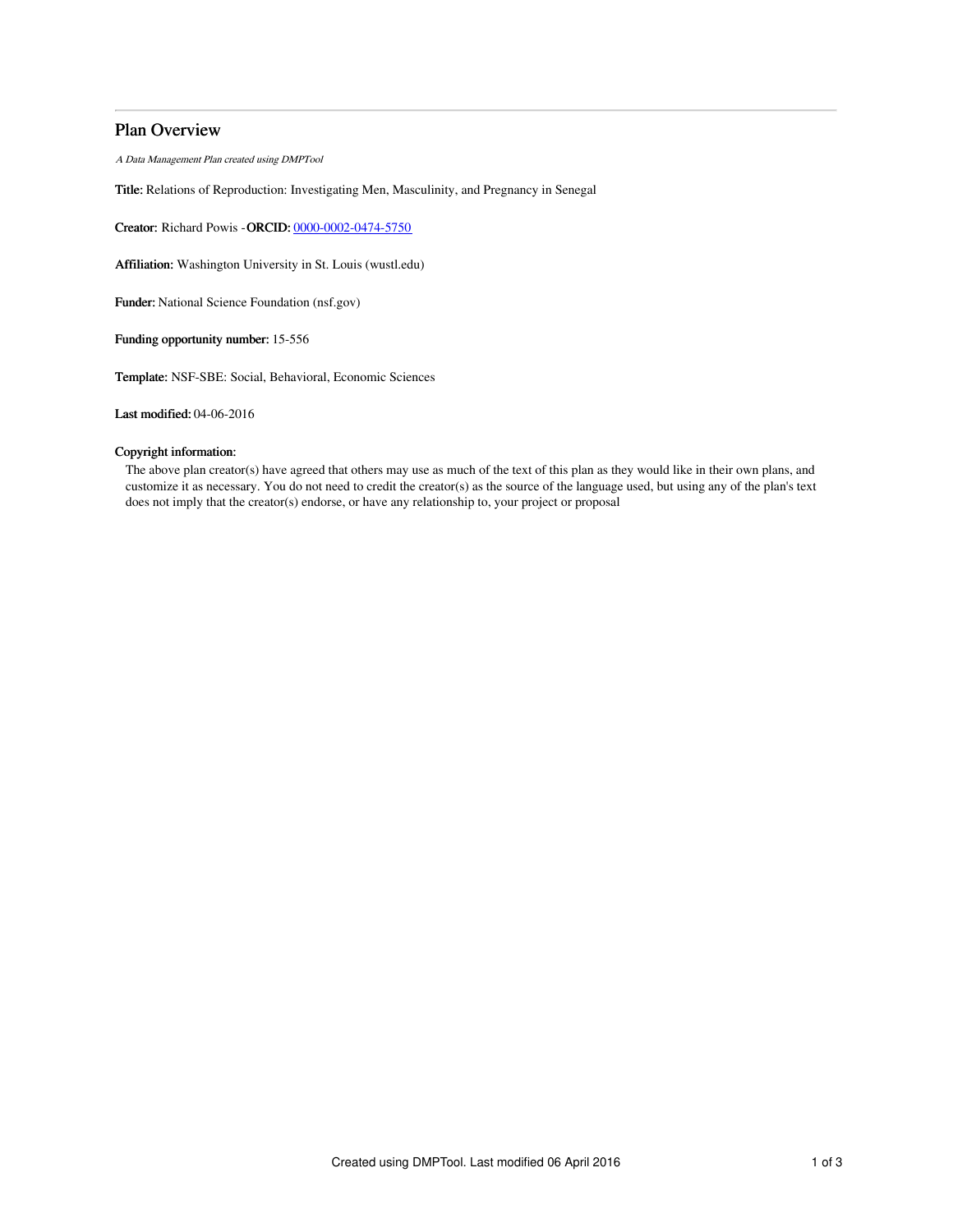### Roles and responsibilities

#### The Data Management Plan should outline the rights and obligations of all parties as to their roles and responsibilities in the management and retention of research data. It must also consider changes to roles and responsibilities that will occur should a principal investigator or co-PI leave the institution.

Co-PI Richard Powis will be solely responsible for implementing, monitoring, and adhering to the data management plan. This responsibility cannot be transferred. Because data will begin to be archived from the field, there will be a procedure for regularly backing up data to both an IRB-approved encrypted cloud service (i.e. Box) and Harvard Dataverse. Because Box is associated with Washington University, the data will be removed from Box in 2020 after the dissertation is complete, but it will remain available and accessible on Harvard Dataverse indefinitely.

#### Expected data

The Data Management Plan should describe the types of data, samples, physical collections, software, curriculum materials, and other materials to be produced in the course of the project. It should then describe the expected types of data to be retained.

Data to be generated include transcribed and de-identified interviews, free-lists, and pile-sort results. Some photographic and video data, contingent upon participant consent, will be made available to other scholars, both on Harvard Dataverse and through social media (see Broader Impacts).

#### Period of data retention

SBE is committed to timely and rapid data distribution. However, it recognizes that types of data can vary widely and that acceptable norms also vary by scientific discipline. It is strongly committed, however, to the underlying principle of timely access, and applicants should address how this will be met in their DMP statement. There will be no embargo on the data after analysis. Data will be archived and made available as it is analyzed. Analysis will begin in the field, therefore, the turnaround from data collection to sharing should be fairly short.

### Data format and dissemination

The Data Management Plan should describe data formats, media, and dissemination approaches that will be used to make data and metadata available to others. Policies for public access and sharing should be described, including provisions for appropriate protection of privacy, confidentiality, security, intellectual property, or other rights or requirements. Research centers and major partnerships with industry or other user communities must also address how data are to be shared and managed with partners, center members, and other major stakeholders.

Harvard Dataverse has no curatorial oversight, therefore these file format protocols (i.e. not using proprietary formats) are critical to ensuring that data files remain useable for as long as possible (i.e. future-proofing): After data analysis, interview transcripts (which includes free-lists) will be shared in .RTF format (exported from MaxQDA12). Pilesorts will be photographed. Photographs will be shared in .JPG; video will be shared in .AVI. All data files will follow a reasonable naming protocol that both organizes and contextualizes them in relation to each other; an inventory of data files with metadata and file locations will be kept in an .XLS file.

All data will be made available at Harvard Dataverse, a free and open-source, online repository of data, with built-in tools for data management, archiving, and sharing. Data<br>will not be embargoed and will not require perm sensitive information will be disarticulated from sensitive information in the organization of data files (i.e. portraits of research participants will not be associated with interview transcripts in file names or metadata). There are no foreseeable ethical or privacy issues.

### Data storage and preservation of access

#### The Data Management Plan should describe physical and cyber resources and facilities that will be used for the effective preservation and storage of research data. These can include third party facilities and repositories.

Harvard Dataverse is a network collaboration of Harvard Library, Harvard University IT, and the Institute for Quantitative Social Science at Harvard University. All data will be freely available and archived there indefinitely for use by scholars and researchers in the future. Harvard Dataverse features metadata management integrated into the uploading procedure, which makes articulation of metadata with data more convenient.

The backup procedures in place at the Harvard Dataverse are as follows (from the website): Harvard University Information Technology (HUIT) in collaboration with Harvard Library, and the Institute for Quantitative Social Science (IQSS) hosts Harvard's Dataverse repository and maintains a full backup of all data and directories. This means that there is always a full, recent off-site copy of the Harvard Dataverse repository. HUIT backs up all of the application/system files and databases nightly. It is stored off-site in Carlstadt, New Jersey for 45 days. All research data files in the repository are replicated every 4 hours to a second off-site storage array at 1 Summer St, Boston, MA. Since March 2013, HUIT incorporated the data content of the Harvard Dataverse repository into the DRS Storage Infrastructure. This makes use of the storage management software to create a tape copy of the data to be stored for the long-term at the Harvard Depository.

The preservation procedures in place at the Harvard Dataverse are as follows (from the website): Harvard University supports permanent bit-level preservation of all directly deposited in the Harvard Dataverse. In addition all social science data deposited in the Harvard Dataverse that is made publicly available is replicated by the Data-PASS partners for permanent preservation by the partnership. On top of Harvard University's commitment to archival and long term access of all data published in the Harvard Dataverse, the Harvard Dataverse takes data publication very seriously (see Joint Declaration of Data Citation Principles), encouraging good curation practices through support of standards-based metadata schemas, proper documentation, and automatic extraction of metadata from FITS and tabular files to enable data discovery and reuse. Tabular files deposited in the Harvard Dataverse are reformatted into simple open format text files (.tab format), with variable level XML metadata based on the Data Documentation Initiative (DDI), to ensure long-term preservation of the data. Also, once a dataset is published, the repository guarantees archival and long term access to that dataset with a DOI persistent identifier provided by the California Digital Library's (CDL) EZID service (DataCite member). In order to ensure long term accessibility of the dataset in the Harvard Dataverse, once a dataset is published it can not be unpublished and can only be deaccessioned under extreme circumstances, such as a legal requirement to destroy that dataset. However, a tombstone landing page with the basic citation metadata will always be accessible to the public if they use the persistent URL (Handle or DOI)